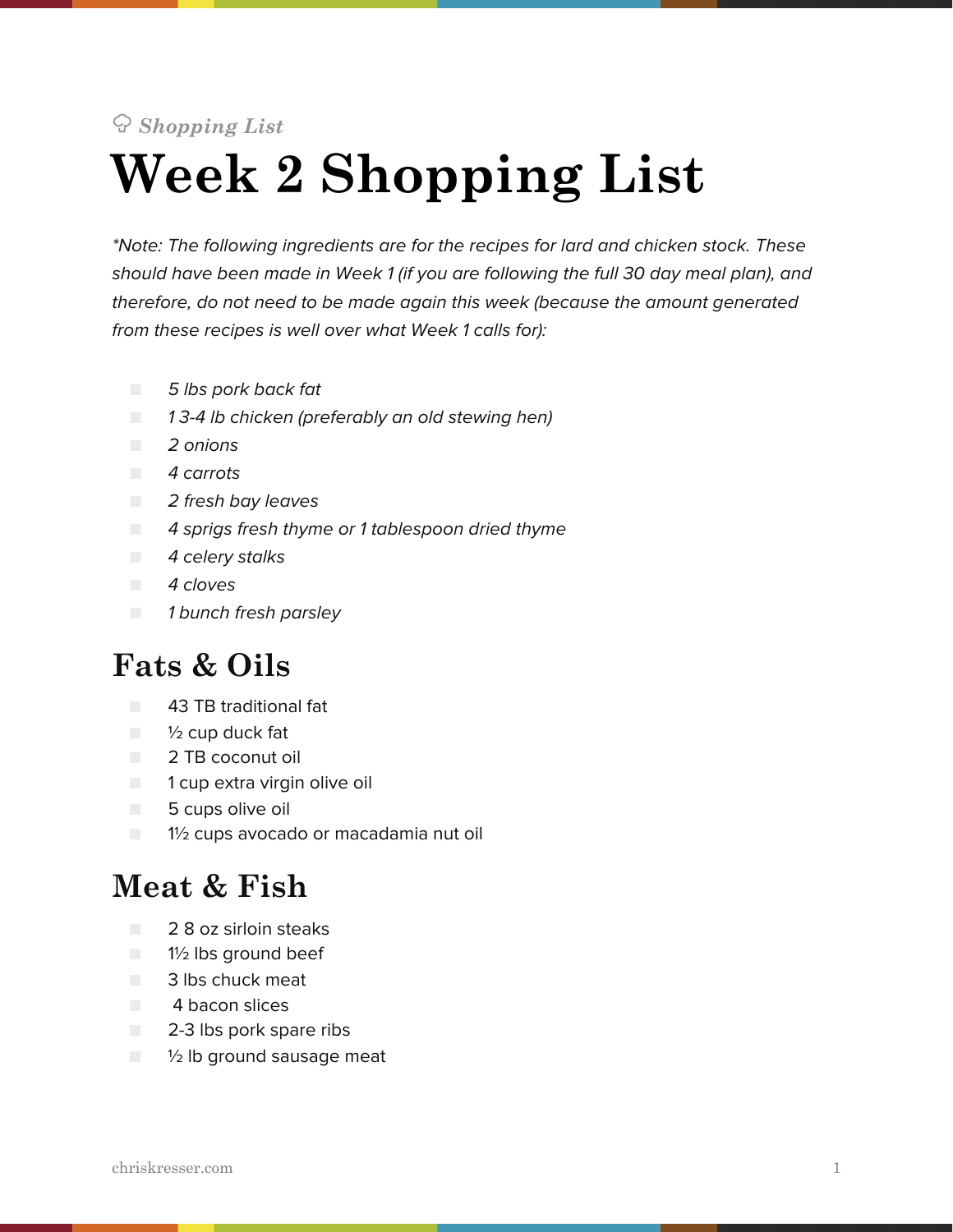- 2½ lbs lamb shoulder
- 4 lbs beef bones (preferably marrow and knuckle bones)
- 2 6 oz salmon fillets, wild caught
- 2 8 oz halibut fillets
- 5 oz tuna
- 15 large 26/30 shrimp
- **1** 1<sup>1</sup>/<sub>2</sub> cups shrimp

### **Poultry & Eggs**

- 1 large roasting chicken
- 4 boneless, skinless chicken breasts
- 2 small chicken fillets
- 25 eggs

### **Fresh Produce: Vegetables**

- 1 lb collard greens
- 2 lbs kale
- 2 heads lettuce
- 4 heads of romaine lettuce
- mixed greens (enough for 2 sides)
- 6 cups spinach
- 1 head savoy cabbage
- 2 cups cauliflower
- 5 cups broccoli florets
- 5 tomatoes
- 4 lbs carrots
- 10 onions
- 7 yellow onions
- 8 green onions
- 6 shallots
- 10 asparagus
- 5 stalks celery
- 1 large cucumber
- 3 zucchini
- 1 butternut squash
- 3 bell peppers
- 2 red bell peppers
- 1 chile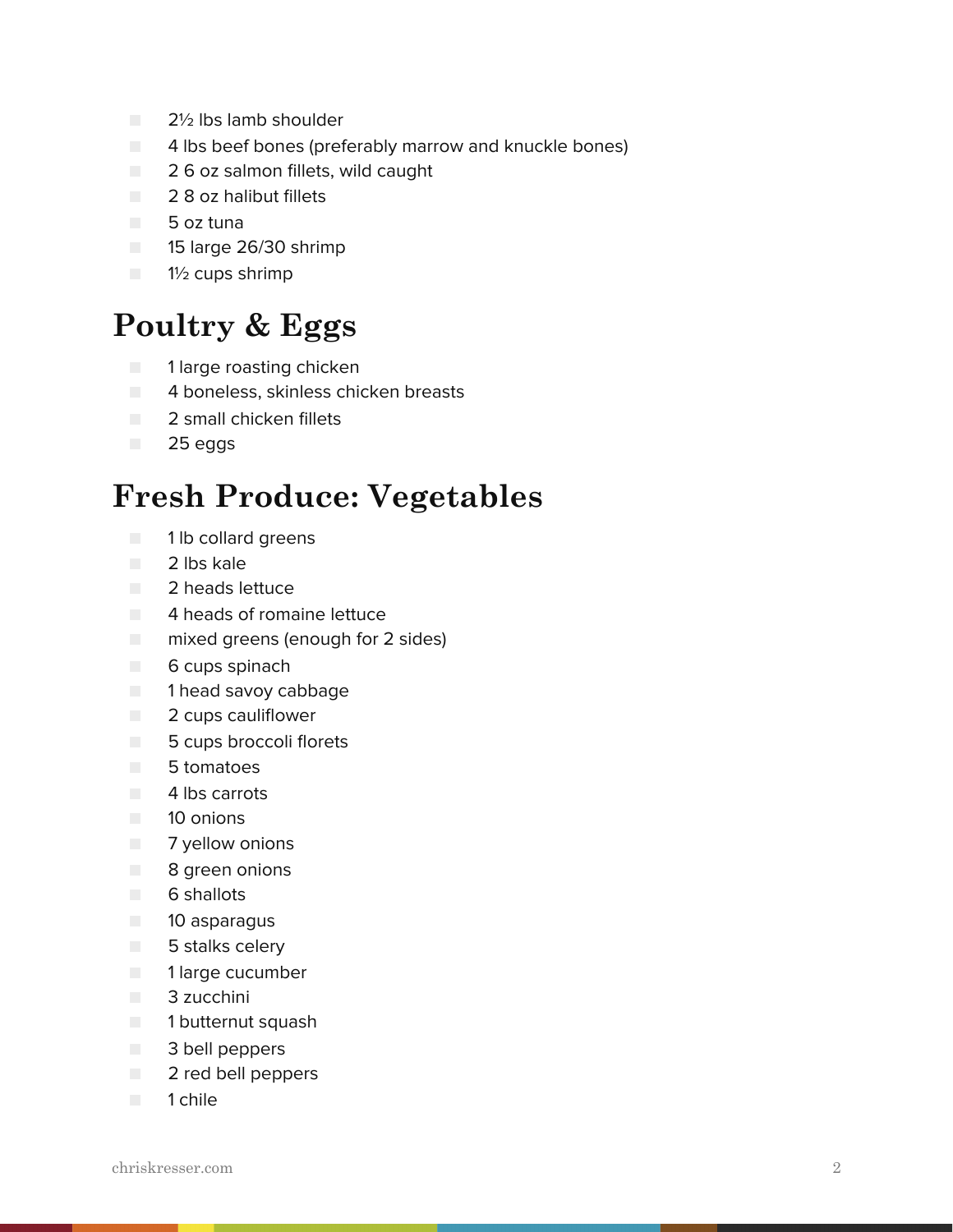- 3 green chili peppers
- 70 cloves garlic (about 7 heads)
- $\blacksquare$  3 sweet potatoes + 1/2 lb
- 3 lbs yuca
- 2 lbs taro
- 2 lbs turnips
- 3 beets
- 1 rutabaga
- 1 fennel bulb
- 3 lbs celery root (also called celeriac)
- 4 TB fresh ginger
- 1 cup fresh basil leaves
- 3 TB fresh thyme
- 2½ cups parsley
- 1 cup fresh cilantro
- 8 bay leaves
- fresh chives (garnish)
- <sup>1</sup>/<sub>2</sub> cup fresh herb of choice (rosemary, thyme, etc.)

## **Fresh Produce: Fruit**

- 13 lemons
- 2 limes
- 4 large green plantains
- 5 avocados
- 1½ cups pineapple chunks

#### **Seasonings & Spices**

- sea salt
- white pepper
- 1 tsp onion powder
- 1 TB dried oregano
- 2 tsp fresh rosemary leaves
- 5 TB paprika
- Spanish paprika
- 5 TB Hungarian sweet paprika
- $\blacksquare$   $\frac{1}{2}$  tsp cayenne
- 1½ tsp chili powder
- 1½ tsp spicy red chili flakes